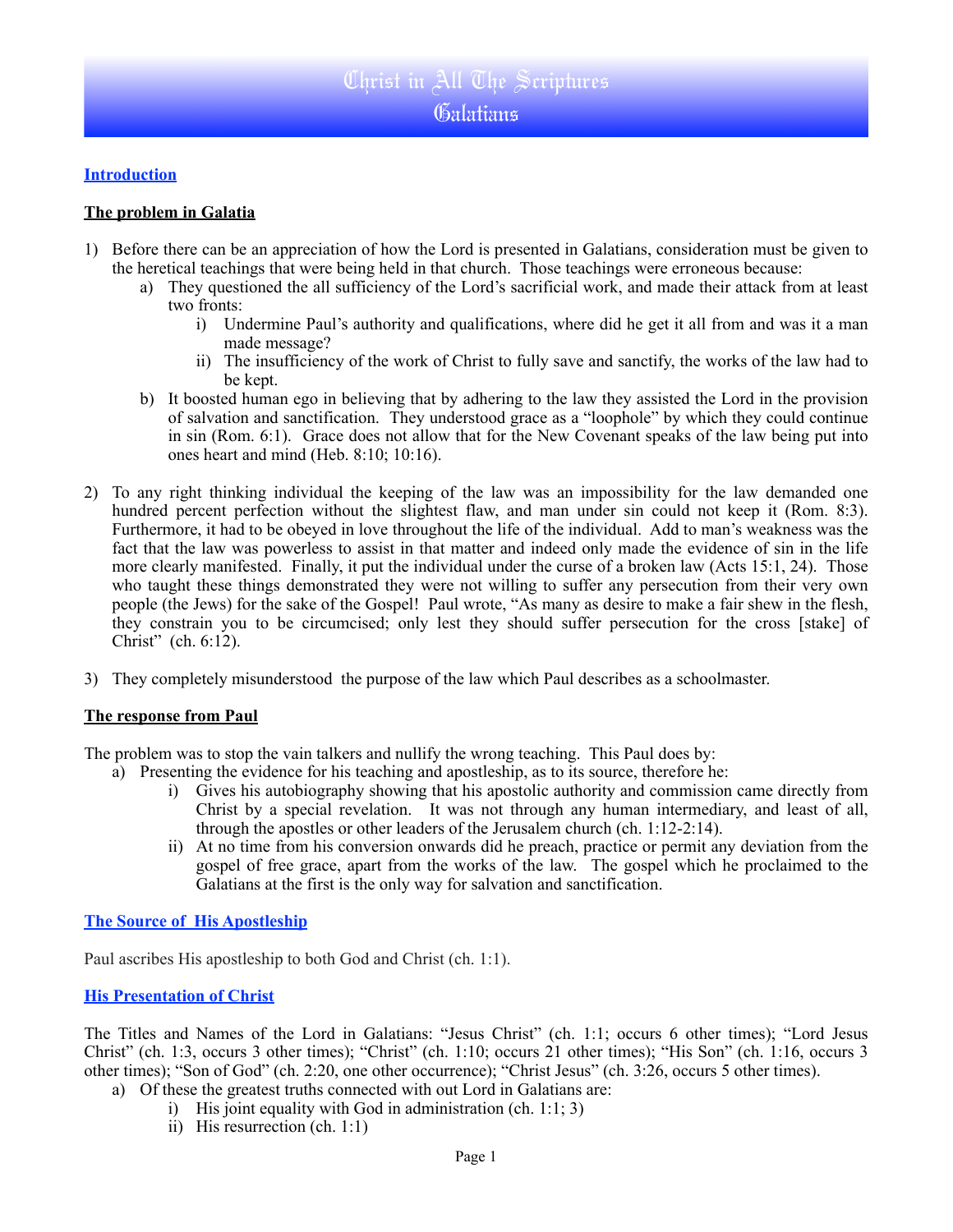## Christ in All The Scriptures

### Galatians

- iii) His vicarious sacrifice (ch. 1:4)
- iv) His immense love which caused Him to give himself for me (ch. 2:20)
- v) His being made a curse (ch. 3:13)
- vi) His redemptive work (ch. 4:4-5)
- vii) His liberation (ch. 5:1)

### **Christ Was Made a Curse For Us**

- 1) There are five references in the New Testament of our Lord being on "the tree" (Acts 5:30; 10:39; 13:29; Gal. 3:13 and 1 Pet. 2:24). It is only in Galatians that the Holy Spirit makes reference to the Old Testament indicating the solemnity of being hung in a tree. While the other references in the New Testament indicate the hatred of humanity, Galatians forces one to consider the background of the quotation when it was written, "Christ hath redeemed us from the curse of the law, being made a curse for us: for it is written, Cursed is every one that hangeth on a tree" (Gal. 3:13), and then in Gal. 3:14 why it was a necessity for the Lord to be made a curse for us.
- 2) The context:
	- a) It is quite easy to understand that this refers to both Jews and Gentiles, but the Gentiles were never under the law, except the law of conscience (Rom. 2:15). Paul is arguing to those who would insist on keeping the law, and has shown that those who are of the "works of the law" are under its curse (Gal. 3:10). However, since he is writing to a Gentile church, while Gentiles were not under the law they broke the moral law of God. Consequently, in its broader sense, it applies to both Jews and Gentiles.
	- b) Or, when our Lord was made a curse, was that only for the Jews and having no relevance to us Gentiles? Of course not. Many today put themselves under law by trying to gain salvation. This then applies to such as the way of salvation.
- 3) There are some statements in the scriptures in which the depth of them is unfathomable and this is one of them. Another is, "He was made sin for us" (2 Cor. 5:21). In such as these we are led into the incomprehensible happenings when our Lord was on the cross in the three hours of darkness. When Moses stood at the burning bush it was holy ground but that which is now considered is thrice holy as we see the background of this reference and consider the punishment for our sins, "and not our's only, but also for the sins of the whole world" (1 Jn. 2:2) being vented on Him. 2 Corinthians 5:21 declares, "He hath made Him to be sin for us". Note who the "He" is. It is God. Paraphrasing we could read, "God made Him to be sin for us". Isaiah 53 prophesies of the attitude of Israel in a future day when they will cry, "But he was wounded, bruised, chastised, bore our iniquities" (Isa. 53:5, 6). These verses have nothing to do with what man did to the Lord, but in human language, declare what God did to Him. Peter will repeatedly remind us of the fact Christ suffered. That which He endured was not just a mental or emotional experience, it went into the very depths of His soul and extreme physical sufferings (1 Pet. 1:11; 2:21; 23; 3:18; 4:1, 5:10).
- 4) When dealing with any aspect of our Lord and His vicarious work, there is no room for error. The Son of God was, of His own volition, in full awareness of the severity of suffering He would endure when the execution of divine justice was in full and righteously executed on Him. He was made as one who was under the curse of all humanity. It is my hearts understanding that such a subject is exceedingly holy ground and on this theme I can think of none better than Charles Spurgeon who said (paraphrase):
	- a) God, the great Lawgiver, when giving the law has appended certain penal consequences to the breaking of it. It is not the curse of the mere law of itself; rather it is a curse from the great Lawgiver. Several observations then come to the fore:
		- i) The law-curse must be supremely just and morally unavoidable. It was not possible that God could find any other method by which:
			- 1. His holiness and purity can be maintained without a curse. Had there been such it would have been found. When in the Garden praying the Lord said, "O my Father, if it be